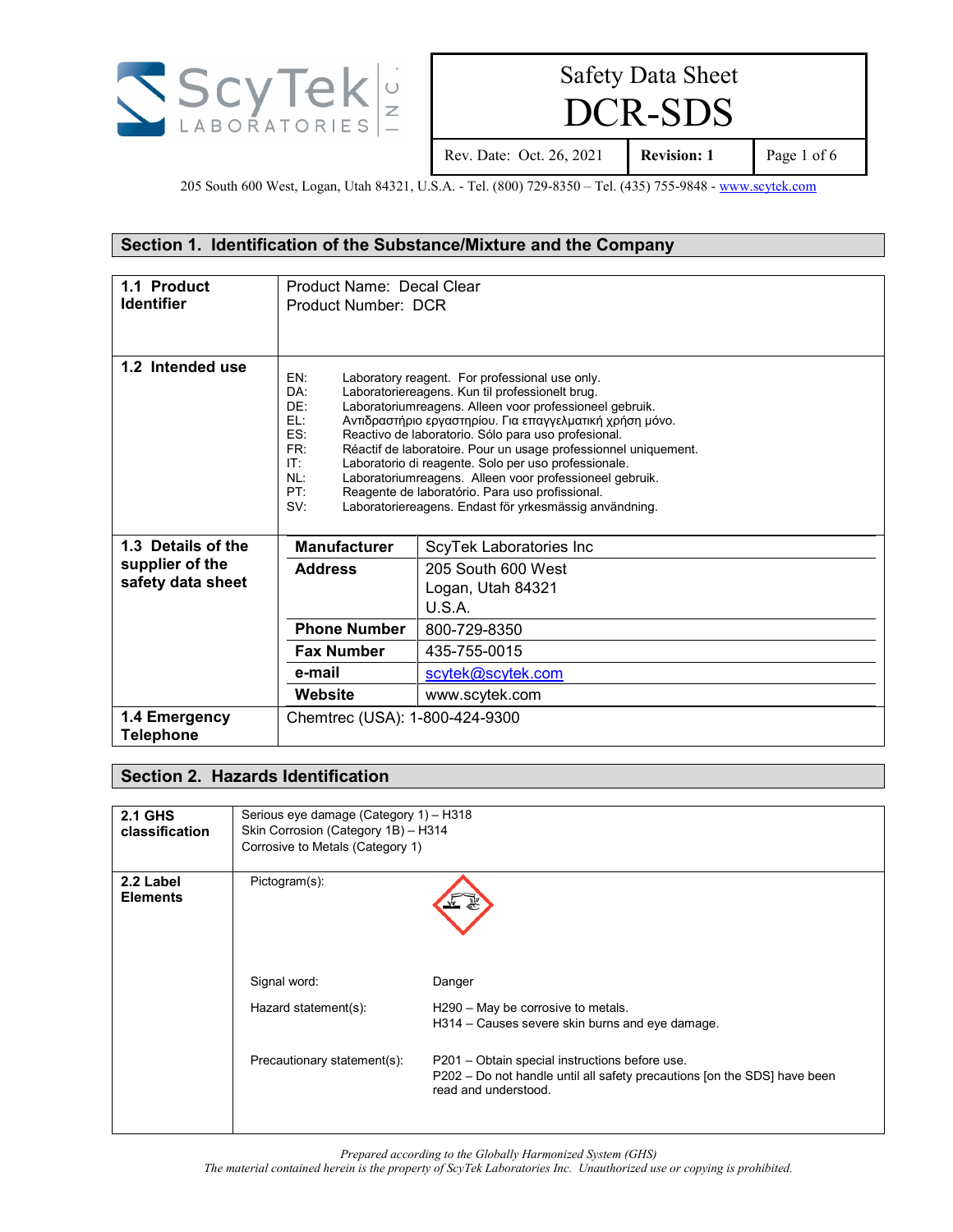

DCR-SDS

Rev. Date: Oct. 26, 2021 **Revision: 1** Page 2 of 6

205 South 600 West, Logan, Utah 84321, U.S.A. - Tel. (800) 729-8350 - Tel. (435) 755-9848 - [www.scytek.com](http://www.scytek.com/)

|                             | Precautionary statement(s)                                                              |                          |             | P260 – Do not breathe vapors, mist, or spray.                               |
|-----------------------------|-----------------------------------------------------------------------------------------|--------------------------|-------------|-----------------------------------------------------------------------------|
|                             | not listed on the label:                                                                |                          |             | P264 – Wash hands, forearms and face thoroughly after handling.             |
|                             |                                                                                         |                          |             | P273 - Avoid release to the environment                                     |
|                             |                                                                                         |                          |             | P280 - Wear eye protection, protective clothing, protective gloves          |
|                             |                                                                                         |                          |             | P301+P361+P353+P363 - If on skin (or hair): Take off immediately all        |
|                             |                                                                                         |                          |             | contaminated clothing. Rinse skin with water/shower. Wash contaminated      |
|                             |                                                                                         | clothing before reuse.   |             |                                                                             |
|                             |                                                                                         |                          |             | P305+P351+P338 - If in eyes: Rinse cautiously with water for several        |
|                             |                                                                                         | rinsing                  |             | minutes. Remove contact lenses, if present and easy to do. Continue         |
|                             |                                                                                         |                          |             | P308+P313 - If exposed or concerned: Get medical advice/attention.          |
|                             |                                                                                         |                          |             | P390 - Absorb spillage to prevent material damage.                          |
|                             |                                                                                         |                          |             | P403+P233+P405 - Store in a well-ventilated place. Keep container tightly   |
|                             |                                                                                         | closed. Store locked up. |             |                                                                             |
|                             |                                                                                         |                          |             | P406 – Store in corrosive resistant container with a resistant inner liner. |
|                             |                                                                                         |                          |             | P501 – Dispose of contents/container in accordance with local, regional,    |
|                             |                                                                                         |                          |             | national, territorial, provincial, and international regulations.           |
|                             |                                                                                         |                          |             |                                                                             |
| <b>NFPA</b>                 |                                                                                         |                          |             |                                                                             |
| Scale: 0-4                  |                                                                                         |                          |             |                                                                             |
| (Estimated for              |                                                                                         |                          |             |                                                                             |
| Mixtures)                   |                                                                                         |                          |             |                                                                             |
|                             |                                                                                         |                          |             |                                                                             |
|                             |                                                                                         |                          |             |                                                                             |
| <b>HMIS (U.S.A.)</b>        | <b>HEALTH</b>                                                                           |                          | $\mathbf 2$ |                                                                             |
| Scale: 0-4                  | <b>FLAMMABILITY</b>                                                                     |                          | 0           |                                                                             |
| (Estimated for<br>Mixtures) | <b>PHYSICAL HAZARD</b>                                                                  |                          | 0           |                                                                             |
|                             | PERSONAL PROTECTION                                                                     |                          | C           |                                                                             |
| 2.3 Other                   | <b>PBT:</b> This mixture does not contain any substances that are assessed to be a PBT. |                          |             |                                                                             |
| <b>Hazards</b>              | vPvB: This mixture does not contain any substances that are assessed to be a vPvB.      |                          |             |                                                                             |
|                             |                                                                                         |                          |             |                                                                             |

#### **Section 3. Composition and Information on Ingredients**

#### **3.2 Chemical Description:** Mixture

\*May contain additional non-hazardous proprietary ingredients.

\*May contain additional active ingredients at concentrations <0.1%w/v.

| Hazardous Ingredients: | CAS#      | EC#       | <b>GHS Classifications</b> | %         |
|------------------------|-----------|-----------|----------------------------|-----------|
| Hydrochloric Acid      | 7647-01-0 | 231-595-7 | Metal Corrosion 1 – H290   | $\leq 10$ |
|                        |           |           | Skin Corrosion 1B - H314   |           |
|                        |           |           | Eye Damage $1 - H318$      |           |
|                        |           |           | Specific TOTSE 3 - H335    |           |
|                        |           |           | Aquatic Acute 2 - H401     |           |

#### **Section 4. First Aid Measures**

#### **4.1 Description of first aid measures**

**Ingestion:** Do NOT induce vomiting unless directed to do so by medical personnel. Never give anything by mouth to an unconscious person. Loosen tight clothing such as collar, tie, belt or waistband. Get immediate medical attention.

**Eye Contact:** Check for and remove contact lenses. Immediately flush eyes with copious amounts of water and get immediate medical attention.

**Skin Contact:** Remove contaminated clothing and wash contact area with mild soap and copious amounts of water. Get medical attention if irritation develops.

**Inhalation:** If inhaled, remove person to fresh air. If not breathing, give artificial respiration. If breathing is difficult, give oxygen. Get medical attention if symptoms worsen.

**4.2 Most important symptoms and effects, both acute and delayed**

See section 2.2 and 11.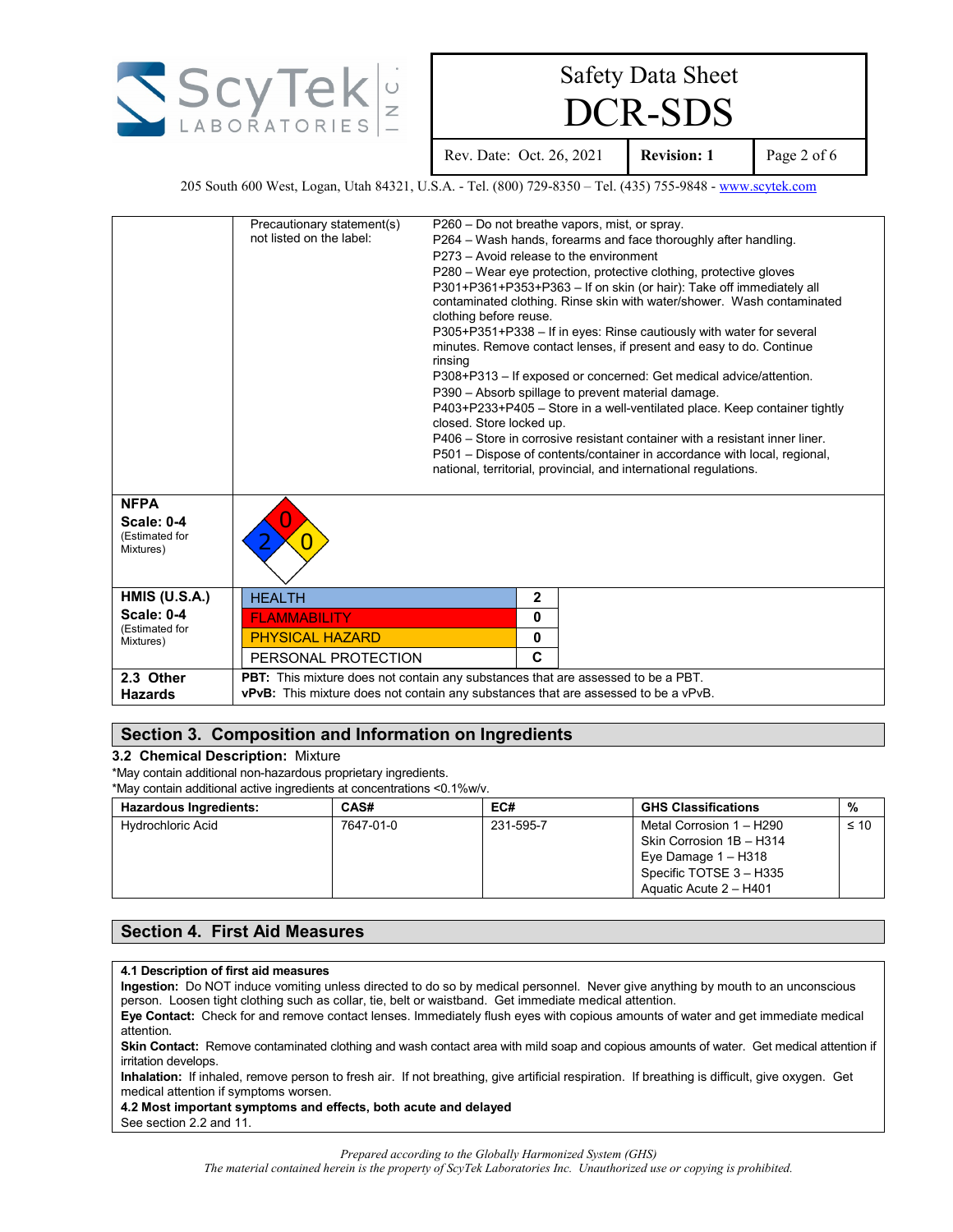

DCR-SDS

Rev. Date: Oct. 26, 2021 **Revision: 1** Page 3 of 6

205 South 600 West, Logan, Utah 84321, U.S.A. - Tel. (800) 729-8350 - Tel. (435) 755-9848 - [www.scytek.com](http://www.scytek.com/)

**4.3 Indication of any immediate medical attention and special treatment needed** No data available

#### **Section 5. Fire Fighting Measures**

| 5.1 Extinguishing Media                                         | Extinguish fire using water spray, carbon dioxide, chemical foam, or dry chemical.                                                                      |
|-----------------------------------------------------------------|---------------------------------------------------------------------------------------------------------------------------------------------------------|
| 5.2 Special hazards<br>arising from the<br>substance or mixture | In contact with metals may react violently                                                                                                              |
| 5.3 Advice for<br>firefighters                                  | As with any fire, wear personal protection equipment, including a self-contained breathing apparatus<br>$(S.C.B.A.)$ – hazardous fumes will be present. |

#### **Section 6. Accidental Release Measures**

**6.1 Personal precautions, protective equipment and emergency procedures**

Wear chemical resistant clothing, gloves, and eye protection. Do not breathe vapor or mist.

**6.2 Environmental precautions**

Keep material away from heat, flame, ignition sources, and reactive materials. Don't allow product to enter drain.

**6.3 Methods and materials for containment and cleaning up**

Wipe up or absorb spill using inert absorbent and place in a suitable waste container for disposal.

#### **Section 7. Handling and Storage**

#### **7.1 Precautions for safe handling.**

Avoid contact with skin and eyes. Wash thoroughly after handling. Avoid breathing vapor. **7.2 Conditions for safe storage, including any incompatibilities.** Store in well ventilated area. Keep container tightly closed. Store at 15-30°C. **7.3 Specific end use(s).** See section 1.2

#### **Section 8. Exposure Controls / Personal Protection**

| 8.1 Control parameters | <b>Exposure Limits:</b>                                                                                 |
|------------------------|---------------------------------------------------------------------------------------------------------|
|                        | Hydrochloric Acid (37%)                                                                                 |
|                        | NIOSH REL: C 5 ppm $(7 \text{ mg/m}^3)$                                                                 |
|                        | OSHA PEL: C 5 ppm $(7 \text{ mg/m}^3)$                                                                  |
| 8.2 Exposure controls  | <b>Personal Protective Equipment (PPE):</b>                                                             |
|                        | Eye/Face protection.                                                                                    |
|                        | Safety glasses or goggles are required.                                                                 |
|                        | Skin protection.                                                                                        |
|                        | Protective clothing is required.                                                                        |
|                        | Hand protection.                                                                                        |
|                        | Chemical resistant gloves are required.                                                                 |
|                        | Glove material must be resistant to the components of this product.                                     |
|                        | Consult glove manufacturer for specific recommendations of appropriate material and thickness of glove. |
|                        | Respiratory protection.                                                                                 |
|                        | Avoid breathing vapor.                                                                                  |

*Prepared according to the Globally Harmonized System (GHS) The material contained herein is the property of ScyTek Laboratories Inc. Unauthorized use or copying is prohibited.*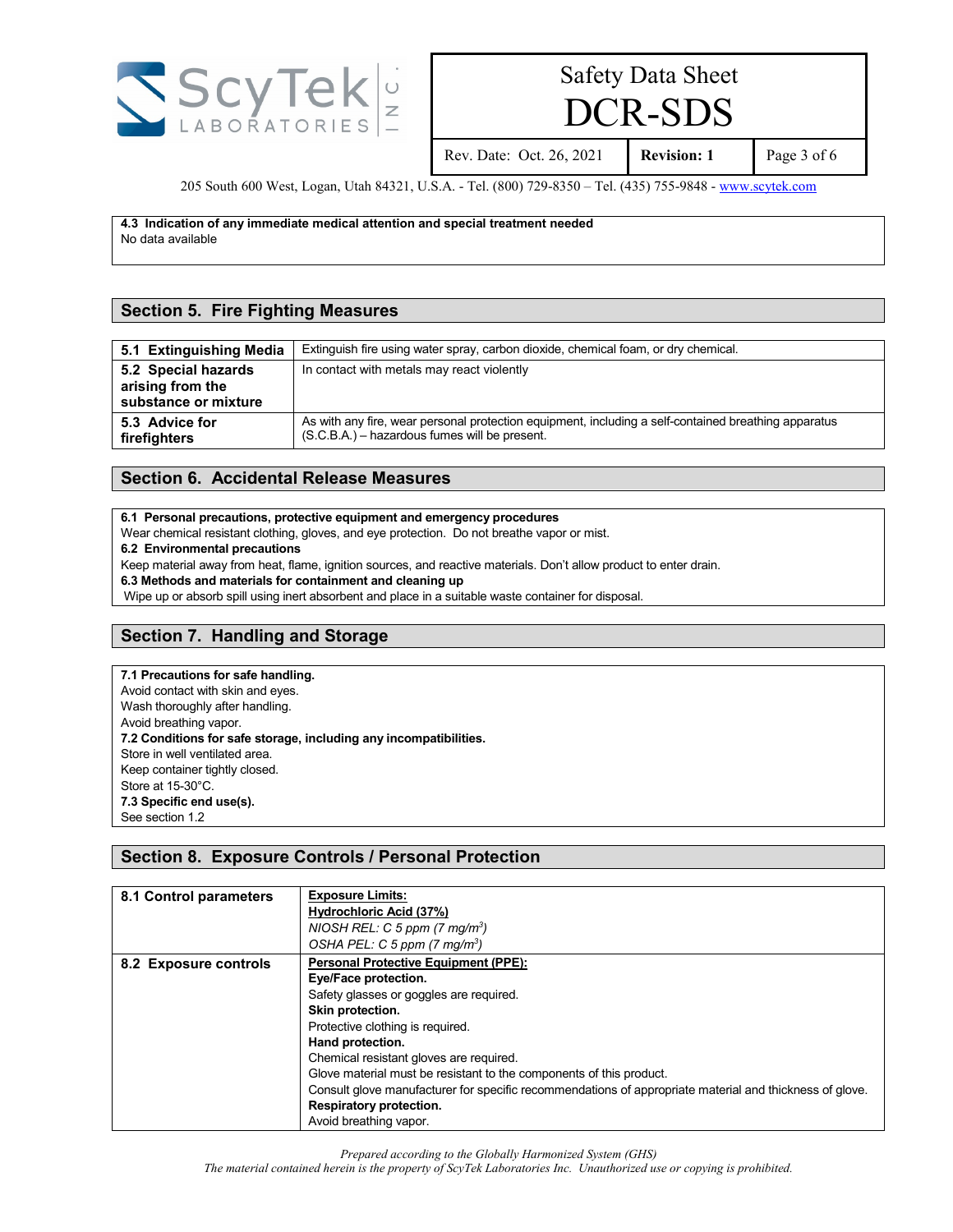

DCR-SDS

Rev. Date: Oct. 26, 2021 **Revision: 1** Page 4 of 6

205 South 600 West, Logan, Utah 84321, U.S.A. - Tel. (800) 729-8350 – Tel. (435) 755-9848 - [www.scytek.com](http://www.scytek.com/)

|                             | Environmental exposure controls.<br>Avoid releasing large quantities into the environment.<br>No additional information.                                                                                                                                      |
|-----------------------------|---------------------------------------------------------------------------------------------------------------------------------------------------------------------------------------------------------------------------------------------------------------|
| <b>Engineering Controls</b> | Working area should be adequately large and well ventilated to prevent concentration of vapors.<br>Provide mechanical exhaust ventilation or other engineering controls to keep airborne concentrations<br>of vapors below their respective threshold limits. |

#### **Section 9. Physical and Chemical Properties**

| <b>Physical State</b>                            | Liquid         |
|--------------------------------------------------|----------------|
| Color                                            | Colorless      |
| Odor                                             | Odorless       |
| <b>Odor Threshold</b>                            | Unknown        |
| pH                                               | < 1            |
| <b>Melting Point/ Freezing Point</b>             | Unknown        |
| <b>Initial Boiling Point</b>                     | Unknown        |
| <b>Flash Point</b>                               | Unknown        |
| <b>Evaporation Rate</b>                          | Unknown        |
| Flammability (solid, gas)                        | Unknown        |
| <b>Upper/Lower Flammability</b><br><b>Limits</b> | Unknown        |
| <b>Vapor Pressure</b>                            | Unknown        |
| <b>Vapor Density</b>                             | Unknown        |
| <b>Relative Density</b>                          | Unknown        |
| Solubility(ies)                                  | Water          |
| <b>Partition Coefficient:</b>                    | <b>Unknown</b> |
| n-octanol/water                                  |                |
| <b>Auto-Ignition Temperature</b>                 | Unknown        |
| <b>Decomposition Temperature</b>                 | Unknown        |
| <b>Viscosity</b>                                 | Unknown        |
| <b>Explosive Properties</b>                      | Not explosive. |
| <b>Oxidizing Properties</b>                      | Unknown        |

#### **Section 10. Stability and Reactivity**

| 10.1 Reactivity                                   | May be corrosive with metals.                                                       |
|---------------------------------------------------|-------------------------------------------------------------------------------------|
| 10.2 Chemical Stability                           | Stable under normal temperatures and pressures.                                     |
| 10.3 Possibility of<br><b>Hazardous Reactions</b> | No hazardous reactions known.                                                       |
| 10.4 Conditions to Avoid                          | Fire, static electricity, direct sunlight.                                          |
| 10.5 Incompatible Materials                       | Reactive with strong oxidizing agents, reducing agents, metals, acids, and alkalis. |
| 10.6 Hazardous<br><b>Decomposition Materials</b>  | Hydrogen chloride, chlorine, hydrogen.                                              |

#### **Section 11. Toxicological Information**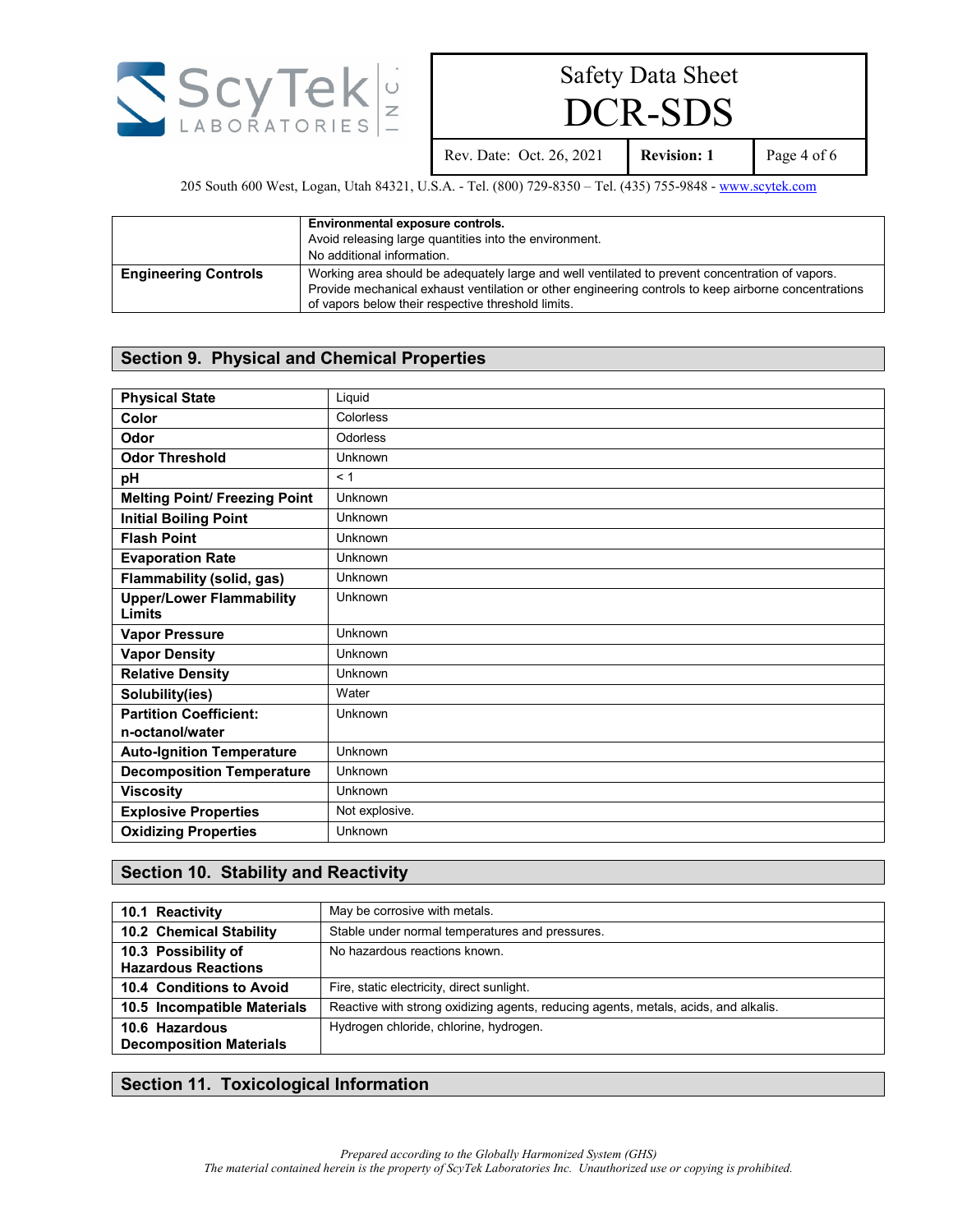

DCR-SDS

Rev. Date: Oct. 26, 2021 **Revision: 1** Page 5 of 6

205 South 600 West, Logan, Utah 84321, U.S.A. - Tel. (800) 729-8350 – Tel. (435) 755-9848 - [www.scytek.com](http://www.scytek.com/)

| 11.1 Information on           | <b>Acute Toxicity.</b>                                                                    |
|-------------------------------|-------------------------------------------------------------------------------------------|
| <b>Toxicological Effects.</b> | No relevant data available                                                                |
|                               | <b>Skin Corrosion/Irritation.</b>                                                         |
|                               | Corrosive to skin and mucous membranes.                                                   |
|                               | Serious Eye Damage/Irritation.                                                            |
|                               | Corrosive to eye.                                                                         |
|                               | Respiratory or skin sensitization.                                                        |
|                               | No relevant data available                                                                |
|                               | <b>Germ Cell Mutagenicity.</b>                                                            |
|                               | No relevant data available.                                                               |
| Carcinogenicity.              | International Agency for Research on Cancer (IARC).                                       |
|                               | Hydrochloric Acid is listed as Group 3 – Not classifiable as to carcinogenicity in humans |
|                               | National Toxicology Program (NTP).                                                        |
|                               | None of the components are listed.                                                        |

#### **Section 12. Ecological Information**

| 12.1 Toxicity               | <b>Fish:</b> No relevant studies identified.                                              |
|-----------------------------|-------------------------------------------------------------------------------------------|
|                             | <b>Crustacea:</b> No relevant studies identified.                                         |
|                             | Algae/Aquatic Plants: No relevant studies identified.                                     |
|                             | Other Organisms: No relevant studies identified.                                          |
| 12.2 Persistence and        | No relevant studies identified.                                                           |
| Degradability.              |                                                                                           |
| <b>12.3 Bioaccumulative</b> | No relevant studies identified.                                                           |
| Potential.                  |                                                                                           |
| 12.4 Mobility in Soil.      | Miscible in water. May spread in water systems. This component is non-volatile.           |
| <b>Additional Remarks</b>   | None.                                                                                     |
| 12.5 Results of PBT and     | <b>PBT:</b> This mixture does not contain any substances that are assessed to be a PBT.   |
| <b>vPvB Assessment.</b>     | <b>vPvB:</b> This mixture does not contain any substances that are assessed to be a vPvB. |

#### **Section 13. Disposal Considerations**

| 13.1 Waste Disposal<br>Methods.           | Sewage disposal is discouraged. Waste should not be disposed of by release to sewers. Dispose<br>waste in accordance with federal, state and local environmental control regulations. |
|-------------------------------------------|---------------------------------------------------------------------------------------------------------------------------------------------------------------------------------------|
| <b>Product/Packaging Disposal.</b>        | Final decisions on the appropriate waste management method must be in line with local, regional and<br>national regulations.                                                          |
| <b>Other Disposal</b><br>Recommendations. | No relevant data available.                                                                                                                                                           |

#### **Section 14. Transport Information**

| 14.1 UN Number          | 1789              |
|-------------------------|-------------------|
|                         |                   |
| 14.2 UN Proper Shipping | Hydrochloric acid |
| <b>Name</b>             |                   |
| 14.3 Transport Hazard   | 8                 |
| Class(es)               |                   |
|                         |                   |

*Prepared according to the Globally Harmonized System (GHS)*

*The material contained herein is the property of ScyTek Laboratories Inc. Unauthorized use or copying is prohibited.*